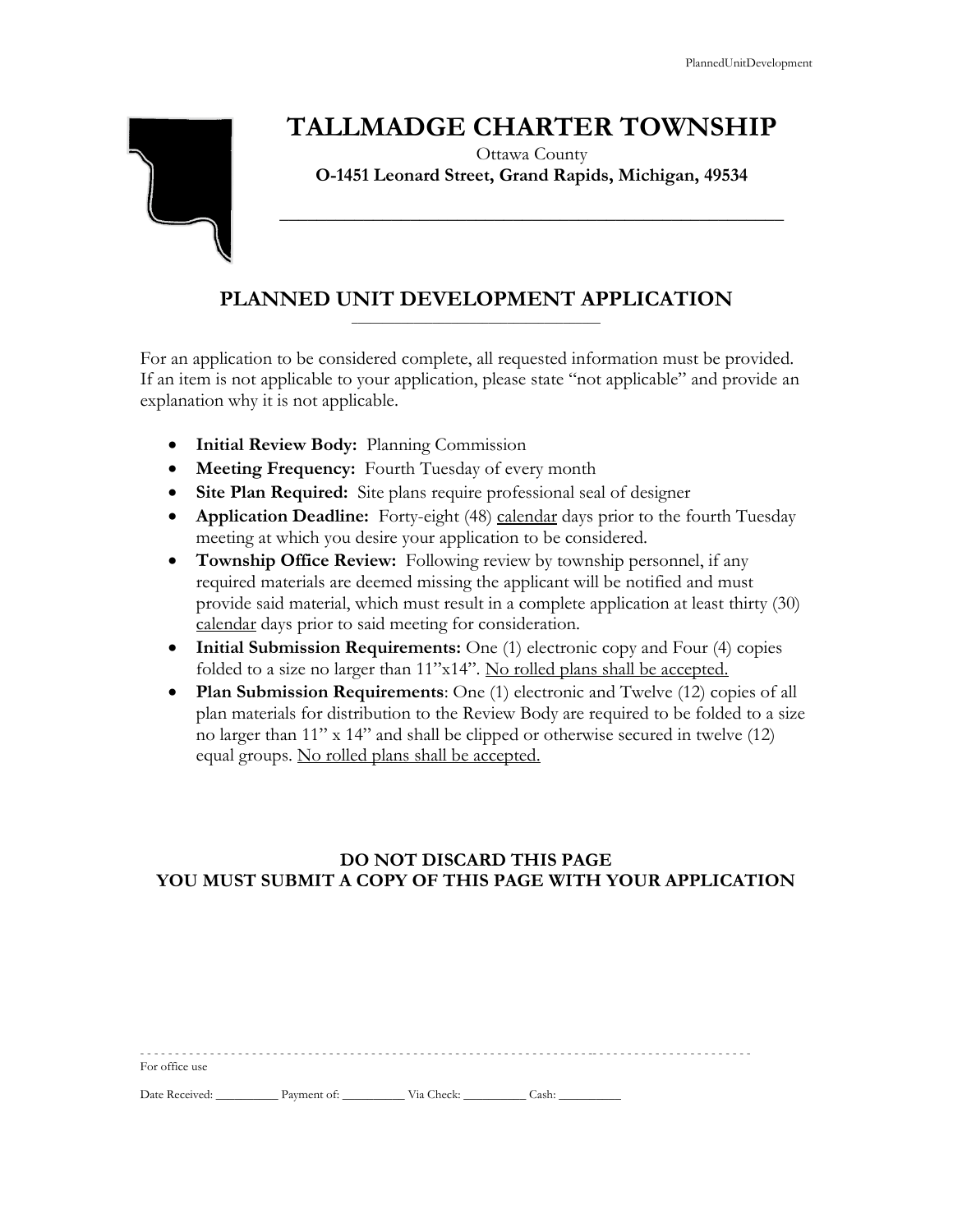# **TALLMADGE CHARTER TOWNSHIP**



Ottawa County **O-1451 Leonard Street, Grand Rapids, Michigan, 49534**

**\_\_\_\_\_\_\_\_\_\_\_\_\_\_\_\_\_\_\_\_\_\_\_\_\_\_\_\_\_\_\_\_\_\_\_\_\_\_\_\_\_\_\_\_\_\_\_\_\_\_\_\_\_\_**

#### **PLANNED UNIT DEVELOPMENT APPLICATION** \_\_\_\_\_\_\_\_\_\_\_\_\_\_\_\_\_\_\_\_\_\_\_\_\_\_\_\_\_\_\_\_\_\_\_\_\_\_\_\_

APPLICATION FEE:

\$1,000 for 15 sites or less; \$1,500 for 16 to 25 sites; \$2,500 for 26 or more sites +\$5,000 minimum escrow (Please make separate check from application fee) **PROCEDURE:**

|                                                                                                                 | Parcel Size: ___________________________Current Zoning of Property: _____________                                              |  |  |
|-----------------------------------------------------------------------------------------------------------------|--------------------------------------------------------------------------------------------------------------------------------|--|--|
|                                                                                                                 |                                                                                                                                |  |  |
|                                                                                                                 | Point of Contact Name(POC)*:<br>*Point of Contact shall be the only person contacted by the township regarding the application |  |  |
|                                                                                                                 | POC Telephone: POC Email: POC Email:                                                                                           |  |  |
| the contract of the contract of the contract of the contract of the contract of the contract of the contract of | the contract of the contract of the contract of the contract of the contract of the contract of the contract of                |  |  |

I agree to authorize members of the Planning Commission and representatives from the Zoning or Building Department to enter my property in order to review the particulars of my request.

\_\_\_\_\_\_\_\_\_\_\_\_\_ \_\_\_\_\_\_\_\_\_\_\_\_\_\_\_\_\_\_\_\_\_\_\_\_\_\_\_\_\_\_\_\_\_\_\_\_